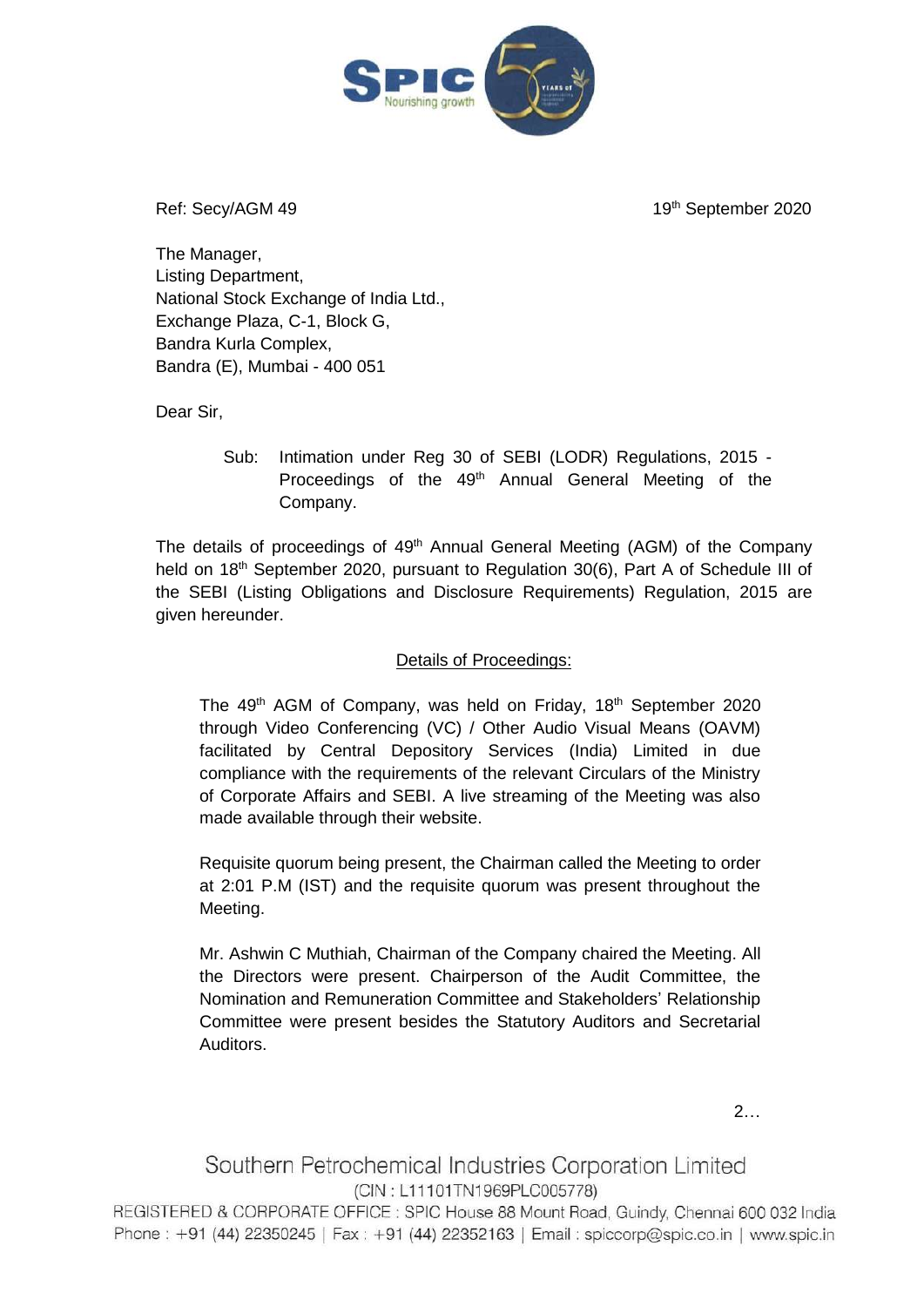The Chairman welcomed the Members and with their consent the Notice of the Meeting, the Financial Statements and other Reports were taken as read. The Chairman further informed that, the Resolution for appointment of Ms. E Sundaravalli, I.A.S vide Item No. 4 of the Notice was withdrawn for E-voting, due to vacation of Office as Director pursuant to the provision of the Companies Act, 2013.

The Chairman then addressing the Members, shared the developments in the Company that had taken place during the year 2019-20, the effects of Covid-19 Pandemic, severe working capital challenges faced, project activities towards Gas compliance Modernisation, CSR activities carried-out voluntarily and the future plans of the Company.

Thereafter the following resolutions as mentioned in the Notice dated 12<sup>th</sup> August 2020 convening the AGM were transacted:

- **1.** Adoption of Financial Statements:
	- a. The audited standalone financial statement of the Company for the year ended 31st March 2020 and the Reports of the Board of Directors and Auditors thereon;
	- b. The audited consolidated financial statement of the Company for the year ended 31st March 2020 and the Report of the Auditors thereon;
- **2.** Appointment of Mr. T K Arun, (DIN: 02163427) as Director of the Company.
- **3.** Appointment of Mr. K P Karthikeyan, I.A.S (DIN: 08218878) as Nominee Director representing TIDCO.
- **4.** Appointment of Ms. E Sundaravalli, I.A.S (DIN: 08769721) as Nominee Director representing TIDCO – (Resolution withdrawn from E-voting for reasons mentioned above).
- **5.** Appointment of Ms. Rita Chandrasekar, (DIN: 03013549) as an Independent Director of the Company.
- **6.** Ratification of appointment of M/s. B Y & Associates, Chennai, pursuant to Section 148 of the Companies Act, 2013 as Cost Auditor of the Company and payment of remuneration of Rs. 1,50,000/-
- **7.** To provide security in favour of M/s. New India Co-operative Bank Limited, Mumbai, for a value not exceeding Rs. 100 crores